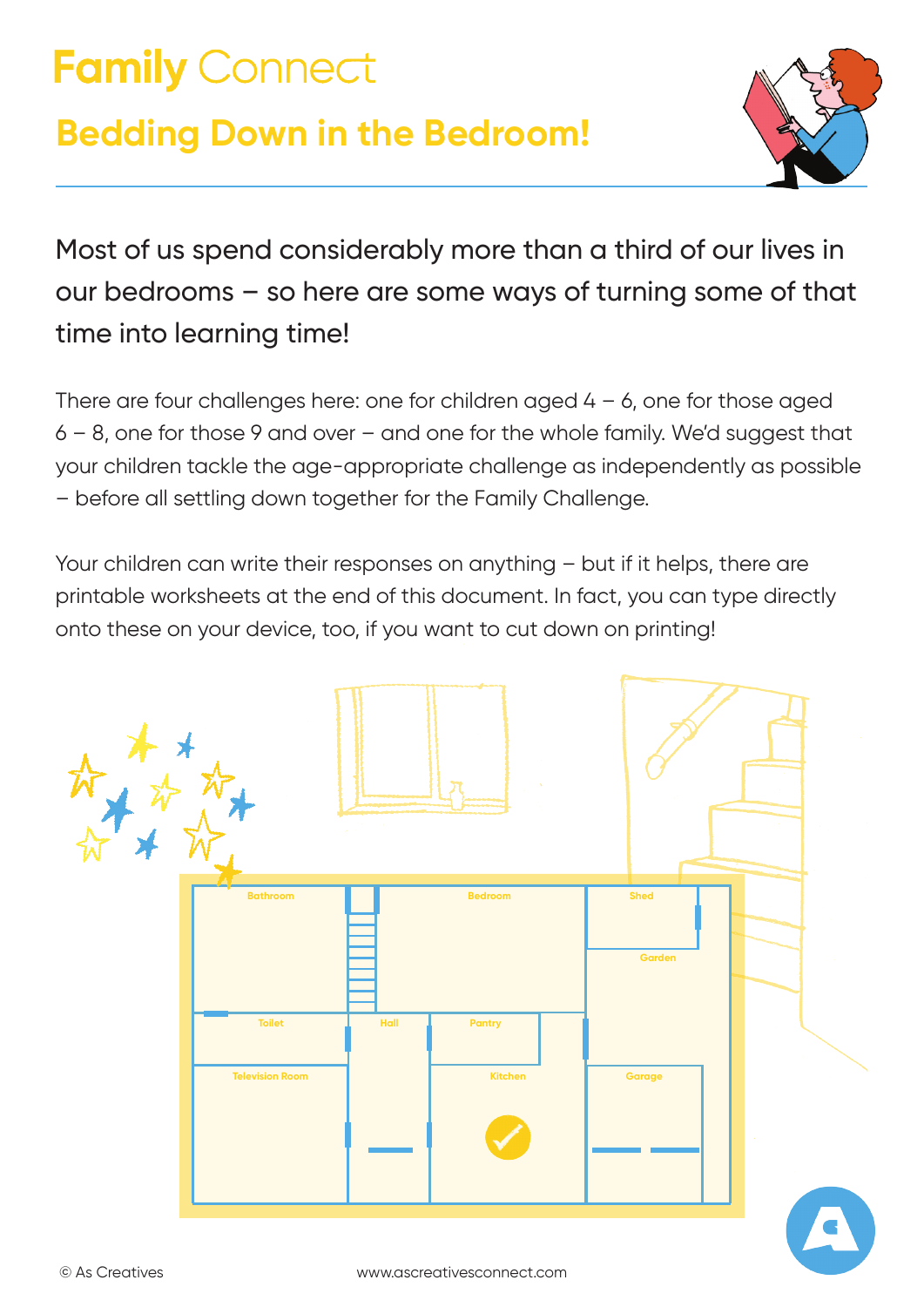

#### Challenge 1: Literacy

Ask your child/children to select any four items in their bedroom and to write down (or draw) what they are. Explain that the challenge now is to make up a short story that includes all four, in any order. You might like to record the resulting story – and, as an extra challenge, see if anyone can use the same objects to create a completely different story!

#### Challenge 2: Maths

Explain that the challenge is to measure things using scales – the written-down kind, not the ones in your bathroom! There's an Activity Sheet to help you here, if you want it – but if not, write "We are measuring how soft the beds are" at the top of a piece of paper – then, in a vertical column underneath, the numbers 5, 4, 3, 2 and 1.

Help your child/children to test all the beds in the house – and to identify the softest (if you only have two beds, make the sofa an "honorary bed" for the day!). Whose bed is this? Tell your child/children to write that person's name (or draw them) by the number 5.

Whose bed is the hardest? Tell your child/children to write that person's name (or draw them) by the number 1.

And now the scale comes in – because your child/children needs to decide where the other beds slot in. Those beds' owners names should be written by the appropriate numbers (or, again, their faces drawn).

Now that everyone knows what the challenge entails, your child/children can work more independently to create scales using three more criteria (and there are Activity Sheets for each one) …

- We are measuring how big the beds are ...
- We are measuring how big the bedrooms are …
- We are measuring how bright the bedrooms are.

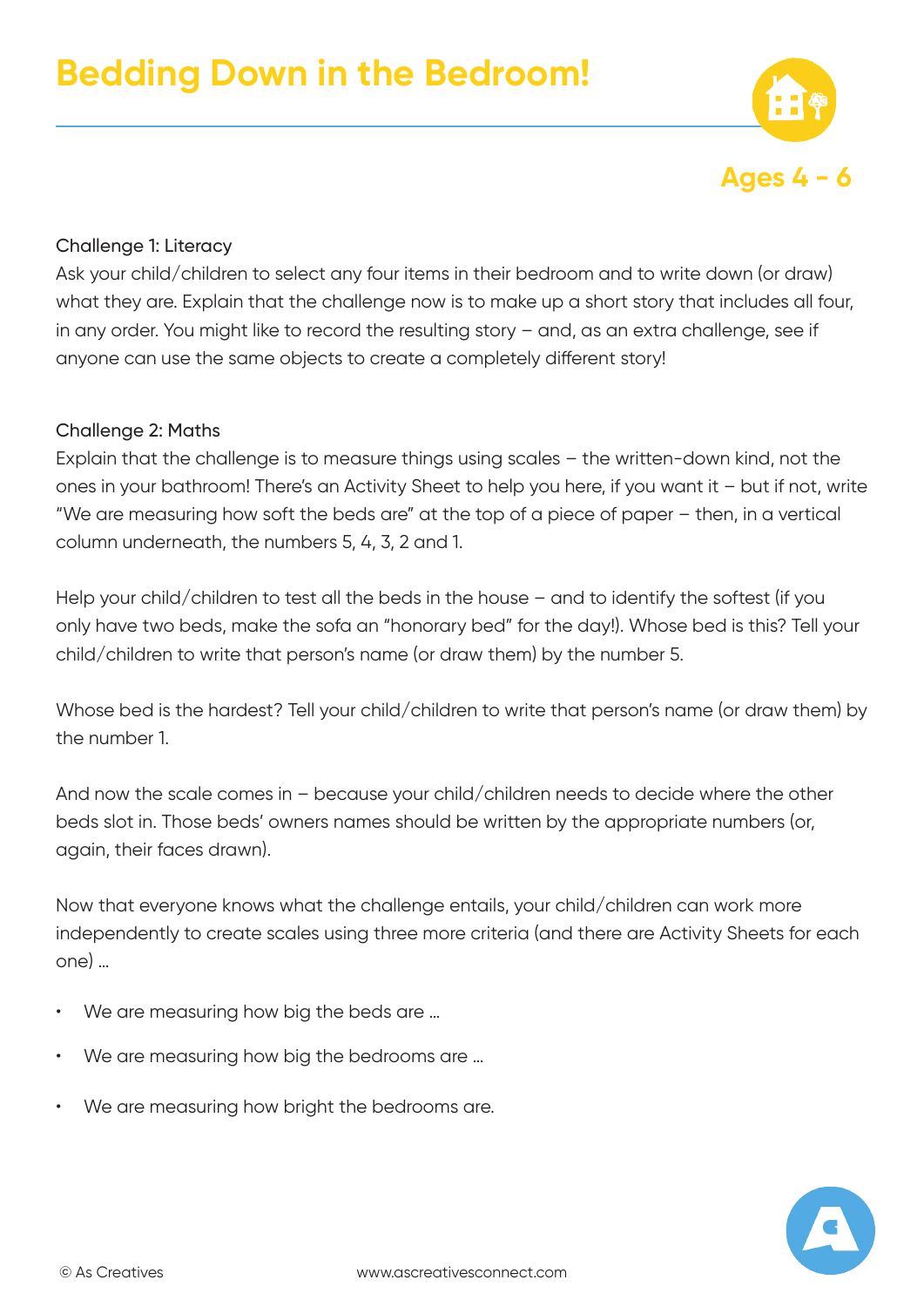

# Challenge 3: Science

Explain that the challenge is to look at how we do things differently by day and by night. Ask your child/children for three things they only do in their bedroom during the day – these should be recorded, in words and/or pictures. If you're using our Activity Sheet, these go by numbers  $1 - 3$ .

Tell them to play a game of "make believe" to re-enact everything they do between saying "Goodnight!" to the family and climbing into bed (a lot of the activities can be mimed, of course – they don't need to actually brush their teeth!). Once they've completed this, as accurately as possible, they should record three of the activities, in words and/or pictures. If you're using our Activity Sheet, these go by numbers 4 - 6.

Tell them to continue the game, picking up at the moment they climb into bed, and concluding when they fall asleep. If any adults are involved in the process, their roles can be taken by siblings – or toys. Once this piece of the make-believe has been completed, again as accurately as possible, your child/children should record three of these activities, in words and/ or pictures (numbers 7 – 9 on our Activity Sheet) – to finish their Day/Night Diary!

# Challenge 4: Design Technology

Explain that the challenge is to create a 3D version of an element of one of Vincent Van Gogh's paintings. With your child/children, look at and talk about some of Van Gogh's works online – then focus on one of his "Sunflowers" paintings. Ask your child/children to imagine a vase of those sunflowers on their bedside table/bookshelf – what difference would they make to the room?

The challenge now is to make a 3D version of one of the sunflowers, using scrap materials – and sticking as closely as possible to the artist's vision.

*We'd love to see your sunflowers - so why not tweet them, using @AsCreatives and #FamilyConnect*

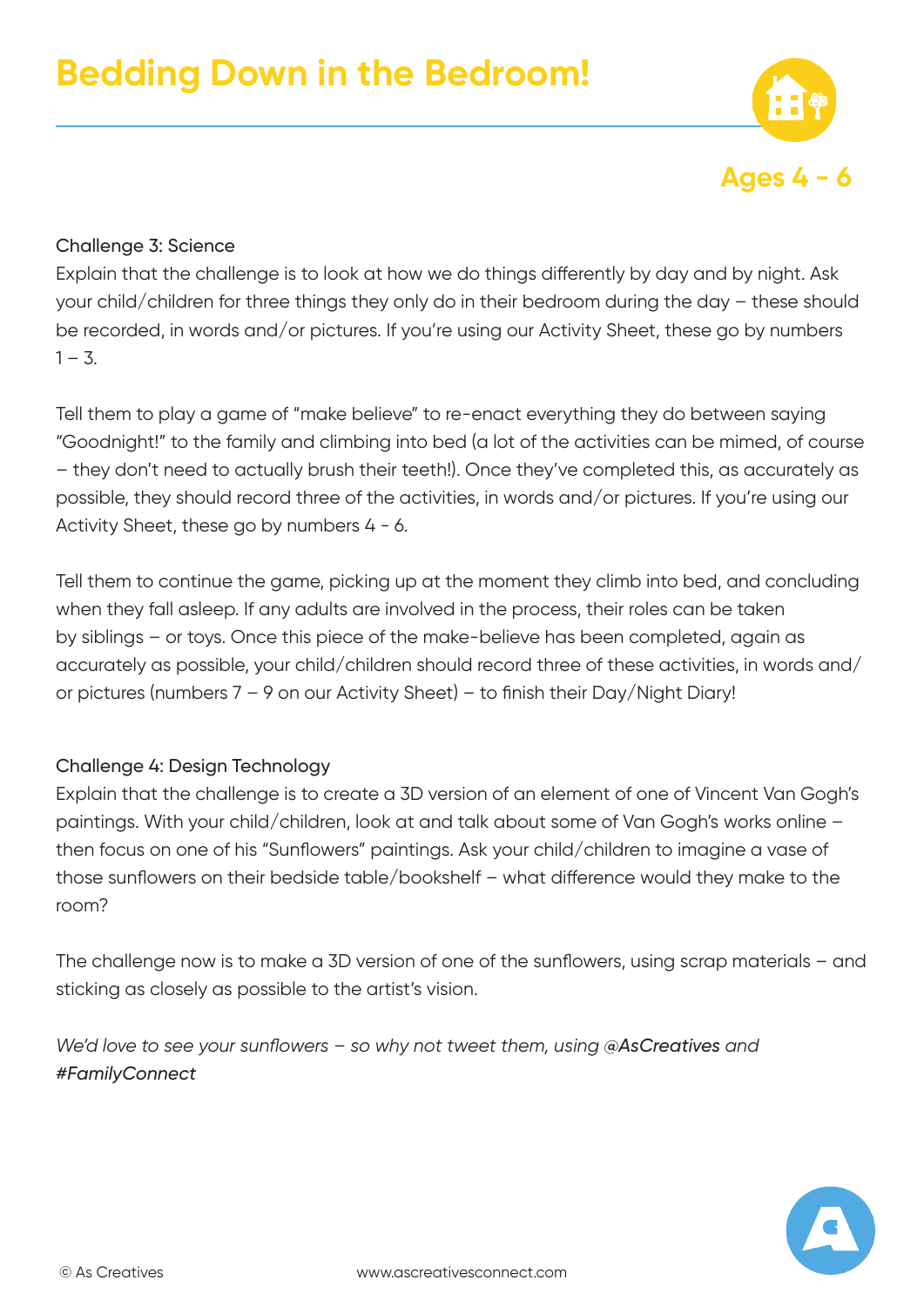

# Challenge 1: Literacy

Explain to your child/children that this challenge will call upon their powers of persuasion. Ask them to imagine that you are all moving house - but that they can only take four items from their bedroom with them. To make matters worse, they also have to persuade you to let them keep each one!

The first job is for your child/children to select their four items – and write them down. And the second is to give a very persuasive argument as to why they should be allowed to take one. Once they've done this, they should read them out to you and await your verdict on the selected items. Should they stay – or should they go now?

#### Challenge 2: Maths

Explain to your child/children that this challenge is about collecting data – and displaying it using bar charts. The first set of data is going to be about books – all books, no matter what type or size. Set your child/children to the task of counting all the books in each bedroom. If you have two bedrooms or fewer, use your main living room as an "honorary bedroom" for the day (and another room, too, if you need it)! Once all the data has been collected, your child/ children should present it using a bar chart.

The next part of the challenge is to look at the overall data more carefully – so your child/ children should conduct three more counts, and construct three more bar charts…

- The number of fiction books in each room …
- The number of non-fiction books in each room …
- The number of picture books in each room.

Ask your child/children to compare the four sets of bar charts. Can anything be learned from them about the people living in the house?

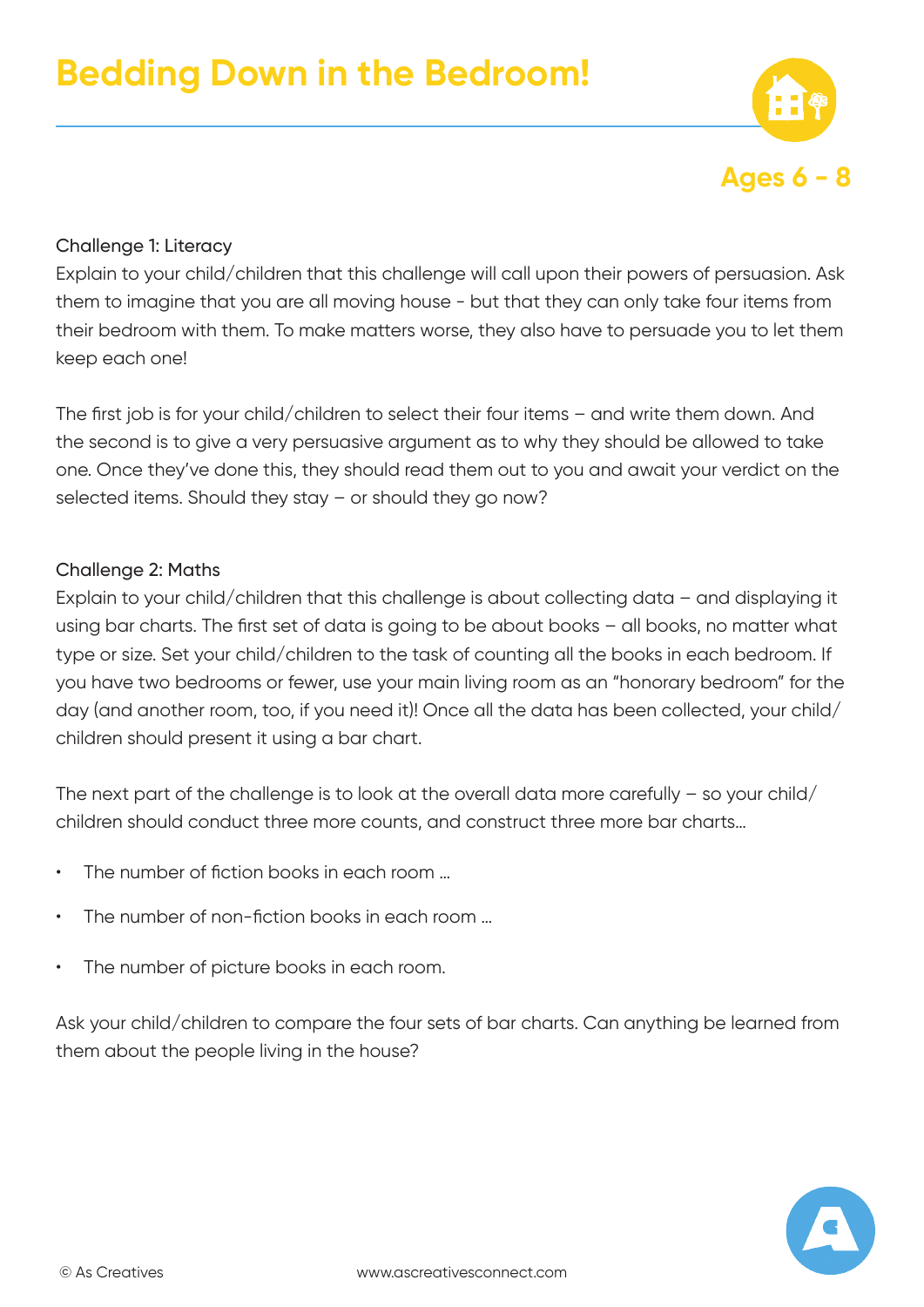

#### Challenge 3: Science

Explain that this challenge will ask your child/children to explore their scientific vocabulary. Together pick a favourite book – ideally from the bedroom, but it's fine to visit another part of the house if you don't keep your books here. The important thing is that it should be primarily a book of words, rather than a picture book.

Pick a page at random - a page that has a minimum of ten lines of text. Ask your child/children to identify the first letter of the first word on the first line … to think of a "science word" beginning with that letter … and then to come up with a single sentence definition of that word that anyone could understand. Their job now is to work independently to take the first letter of the first word on each of the next nine lines, find and record science words for each – devising definitions each time. Two suggestions …

- There can be no more than two of any given "type" of word ie only two animals, forces or examples of weather …
- If they get really stuck on a letter, they should skip down to the next one, returning later.

*Note: this is a fantastic way of reminding your child/children of just how broad science is and of how it touches every part of our lives. And by asking for definitions, of course, it really probes their understanding!*

# Challenge 4: Design Technology

Explain that the challenge is to create a 3D version of an element of one of Vincent Van Gogh's paintings. With your child/children, look at and talk about some of Van Gogh's works online – then focus on "Café Terrace at Night". How does the painting convey atmosphere?

Ask your child to imagine that this was the view from their bedroom window. If they were peering out at night and the café was busy, what would it look like? What would they be able to hear? And what would they be able to smell?

The challenge now is to make a 3D version of one of the café's tables and its chairs, using scrap materials – and sticking as closely as possible to the artist's vision.

*We'd love to see your Café Terraces - so why not tweet them, using @AsCreatives and #FamilyConnect*

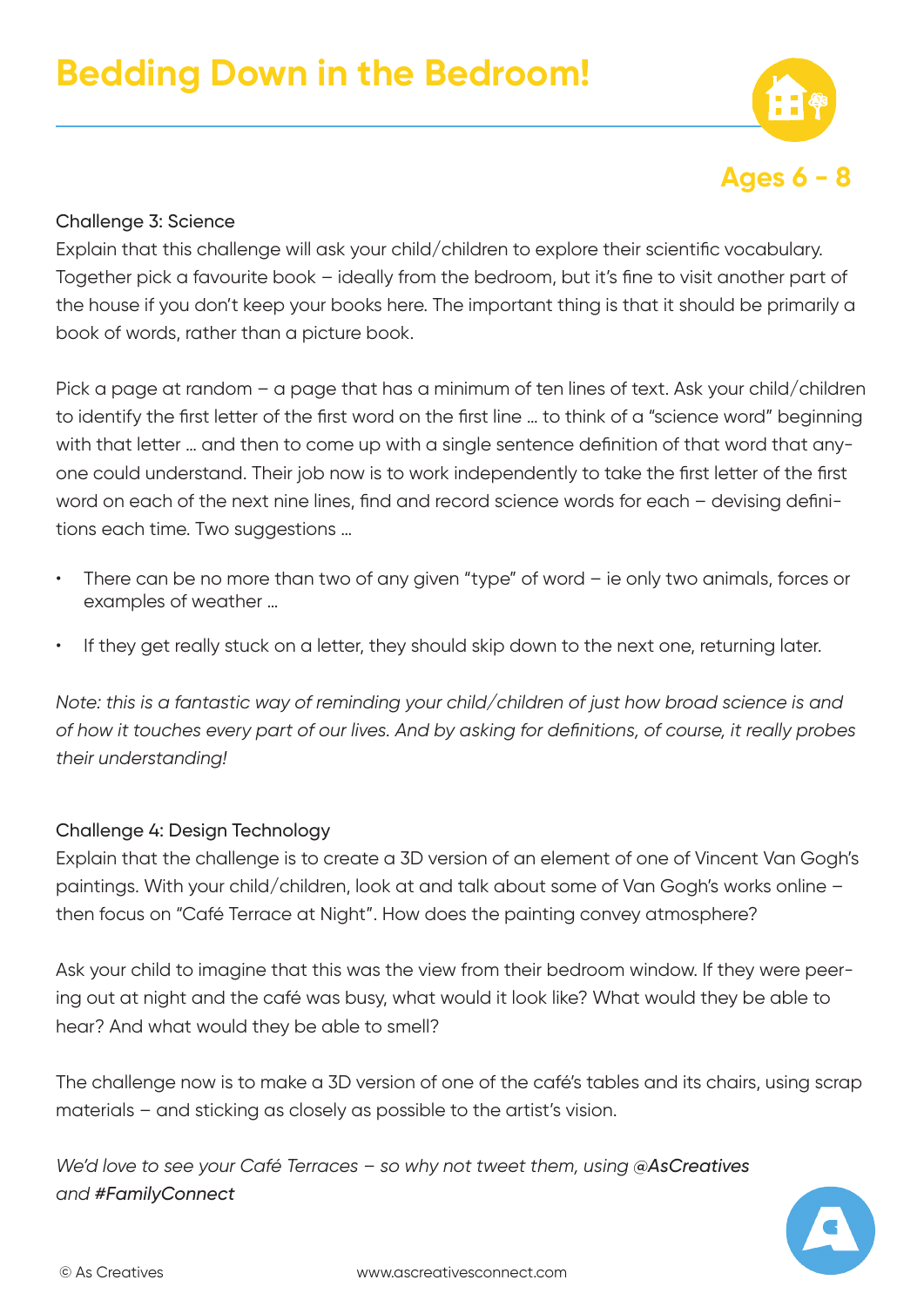# Challenge 1: Literacy

Ask your child/children to imagine that they are just a visitor to their own bedroom – and explain that the challenge will be to write a travel review about their stay for the last two nights. What would be their highs and lows? What could have been better? It would probably be worth doing some research first, by reading a few travel reviews online – but areas they might like to explore could include …

- Décor and view
- Amenities
- Room service (if any)
- **Atmosphere**
- Attitude of other travellers

# Challenge 2: Maths

*Note: if you don't have any cuddly toys in the house, search online for images – and take the first fifteen different species that you find!*

Explain to your child/children that this challenge is about collecting data – and displaying it using a Venn diagram. Their first job is to visit all the bedrooms in the house to collect fifteen different cuddly toy animals (remembering whose rooms they came from!), each representing a different species. Together, these represent Set U, the universal set. They'll then work through the following process …

Decide on three "binary" ways of classifying the animals – ways that will see at least one animal in each group. There are lots of ways of doing this, depending on your household's own particular collection of toys – but here are some that you might like to use …



**Ages 9**

**and over**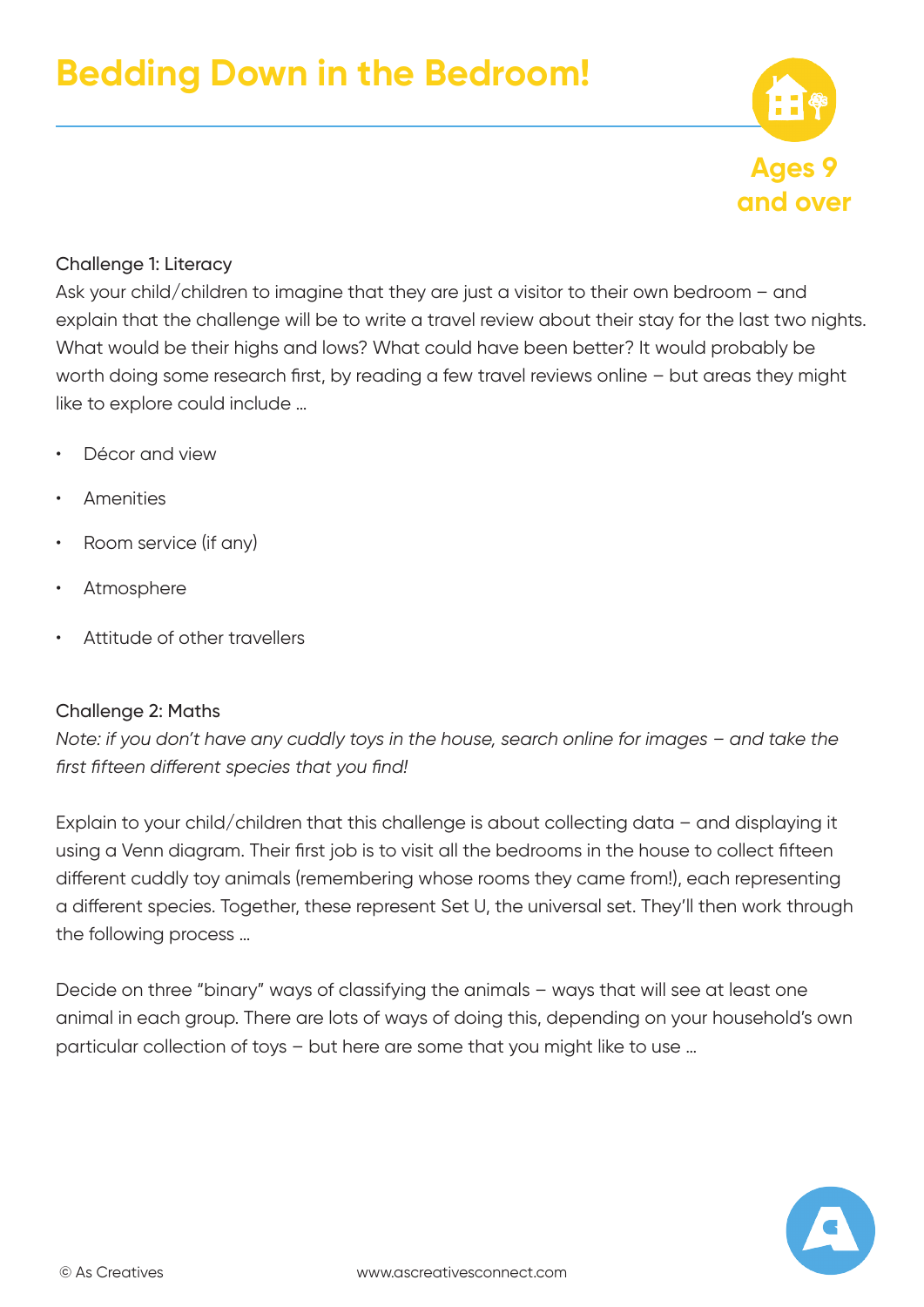# **Bedding Down in the Bedroom!**



- Farm Animals/Not Farm Animals
- Endangered Species/Not Endangered Species
- Mammals/Not Mammals
- Birds/Not Birds
- Live in the Sea/Don't Live in the Sea
- Found in the Wild in the UK/Not Found in the Wild in the UK

For each classification system, list the animals that fall under the first heading (for example, Farm Animals. Your child/children will now have three sets of data: A, B and C.

Now to construct the diagram. Your child should …

- 1. Draw a rectangle on a piece of paper, to cover three quarters of its area. Underneath it, write down what type of animals each set includes. This is the key …
- 2. Draw three interlinked circles, to take up about three quarters of the rectangle. Label these A, B and C. The circles need to be linked in such a way that:
- A and B share a common area …
- A and C share a common area …
- B and C share a common area …
- A, B and C share a common area.

And now to complete the sets. Your child/children should …

- 3. Write the names of any animals that don't appear in Sets A, B or C in the portion of the rectangle that isn't taken up by the circles …
- 4. Write the names of all the animals that only appear in Set A in the part of Circle A that isn't shared with B or C …

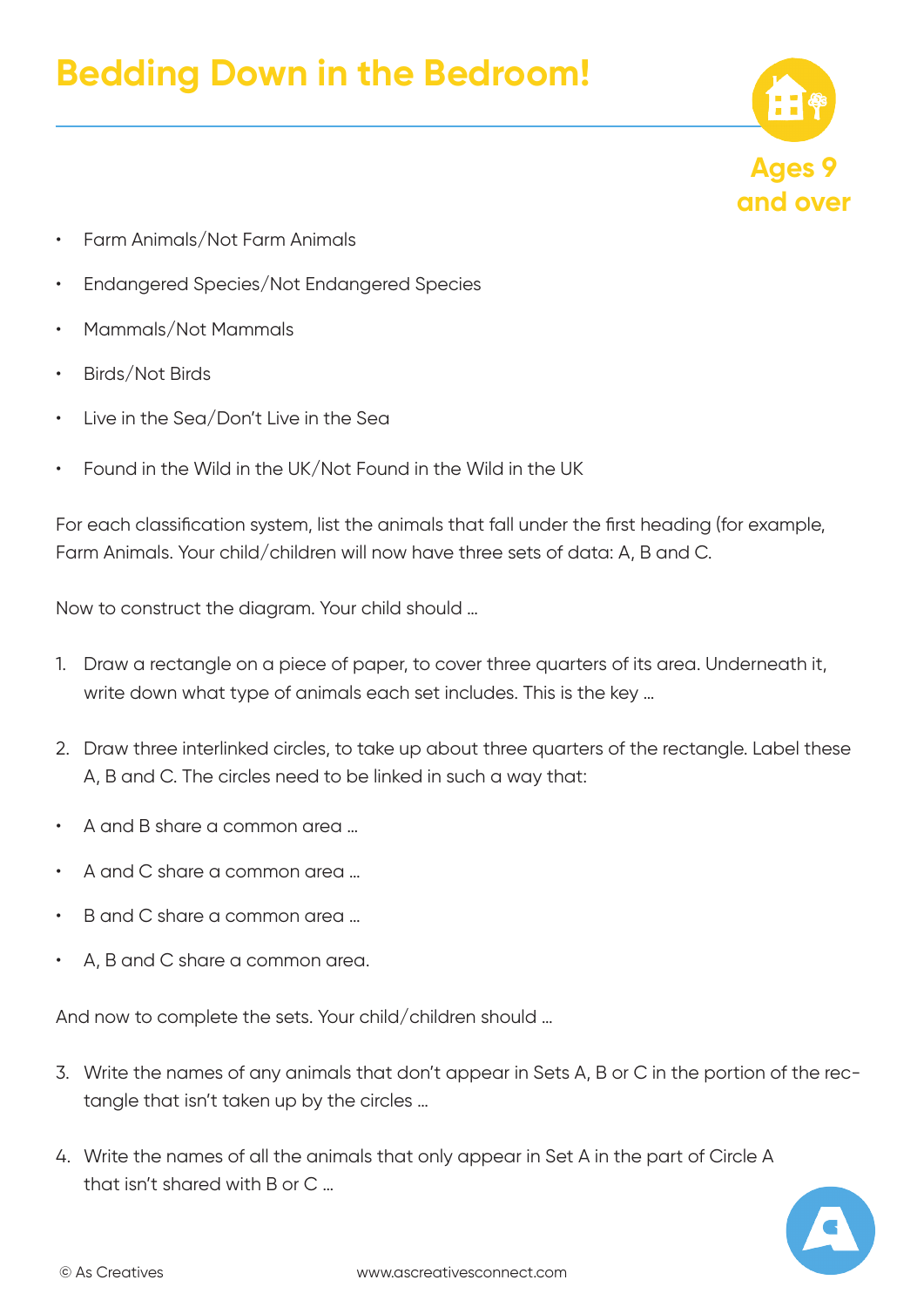

- 5. Write the names of all the animals that only appear in Set B in the part of Circle B that isn't shared with A or C …
- 6. Write the names of all the animals that only appear in Set C in the part of Circle C that isn't shared with A or B …
- 7. Write the names of any animals that appear in Set A and Set B (but not Set C) in the part of Circle A that it shares only with Circle B …
- 8. Write the names of any animals that appear in Set A and Set C (but not Set B) in the part of Circle A that it shares only with Circle C …
- 9. Write the names of any animals that appear in Set B and Set C (but not Set A) in the part of Circle B that it shares only with Circle C …
- 10. Write the names of any animals that appear in all three sets in the area that is common to all three circles (this is the "sweet spot").

Now that the Venn diagram is complete, ask your child/children to look carefully at it – and see if they can draw any conclusions from it about your family's likes/dislikes. Is there anything else in the house that could usefully be explored using this kind of maths?

*We'd love to see your Venn diagrams - so why not tweet them, using @AsCreatives and #FamilyConnect*

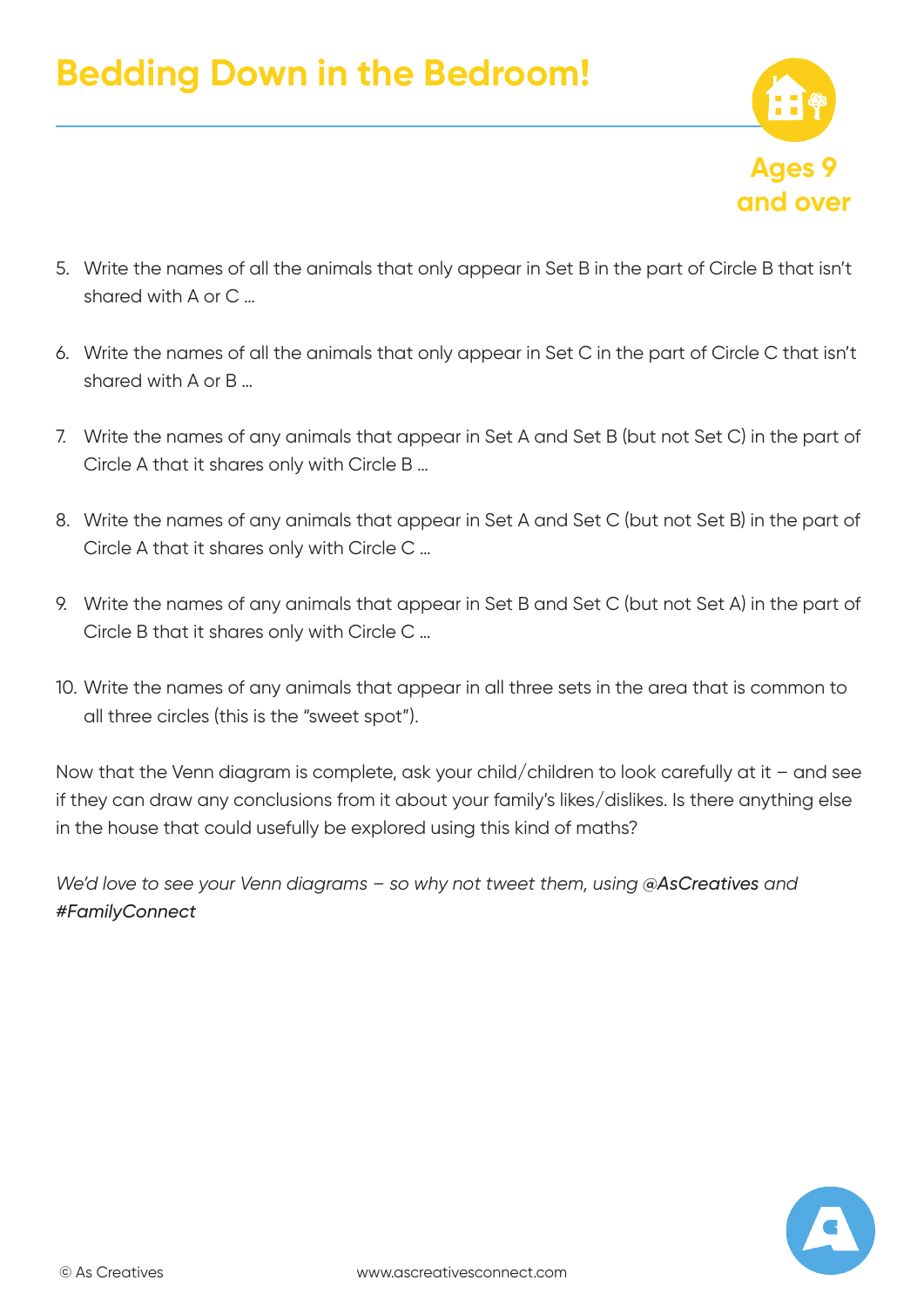

#### Challenge 3: Science

Explain that the challenge looks at some of the effects of ageing processes in humans. The overall task is to analyse two bedrooms in the house – one an adult's room, the other a child's. This is a forensic analysis, so nothing should be moved (or even touched) – but your child/ children can record their examination in any way they want.

The key question your child/children should be asking themselves is "What does all this tell me about ageing processes?" To this end, they need to identify and record (potentially using our Activity Sheet) nine concrete pieces of evidence. If they're struggling with the concept, you might suggest one of the following …

- Look at the décor in the two rooms does this tell us anything about ways that humans change as they get older?
- Look at the beds in the two rooms does this tell us anything about ways that humans change as they get older?

Once they've collected all their evidence, ask if there are any other parts of the house that could be usefully explored in this way

#### Challenge 4: Design Technology

Explain that the challenge is to create a 3D model inspired by one of Vincent Van Gogh's paintings. With your child/children, look at and talk about some of Van Gogh's works online – then focus on "Bedroom in Arles". How does the painting convey atmosphere? How does it convey Van Gogh's state of mind?

The challenge now is for your child/children to make a 3D version of, not Van Gogh's bedroom, but their own - using scrap materials and sticking as closely as possible to the artist's vision.

*We'd love to see your 3D Bedrooms - so why not tweet them, using @AsCreatives and #FamilyConnect*

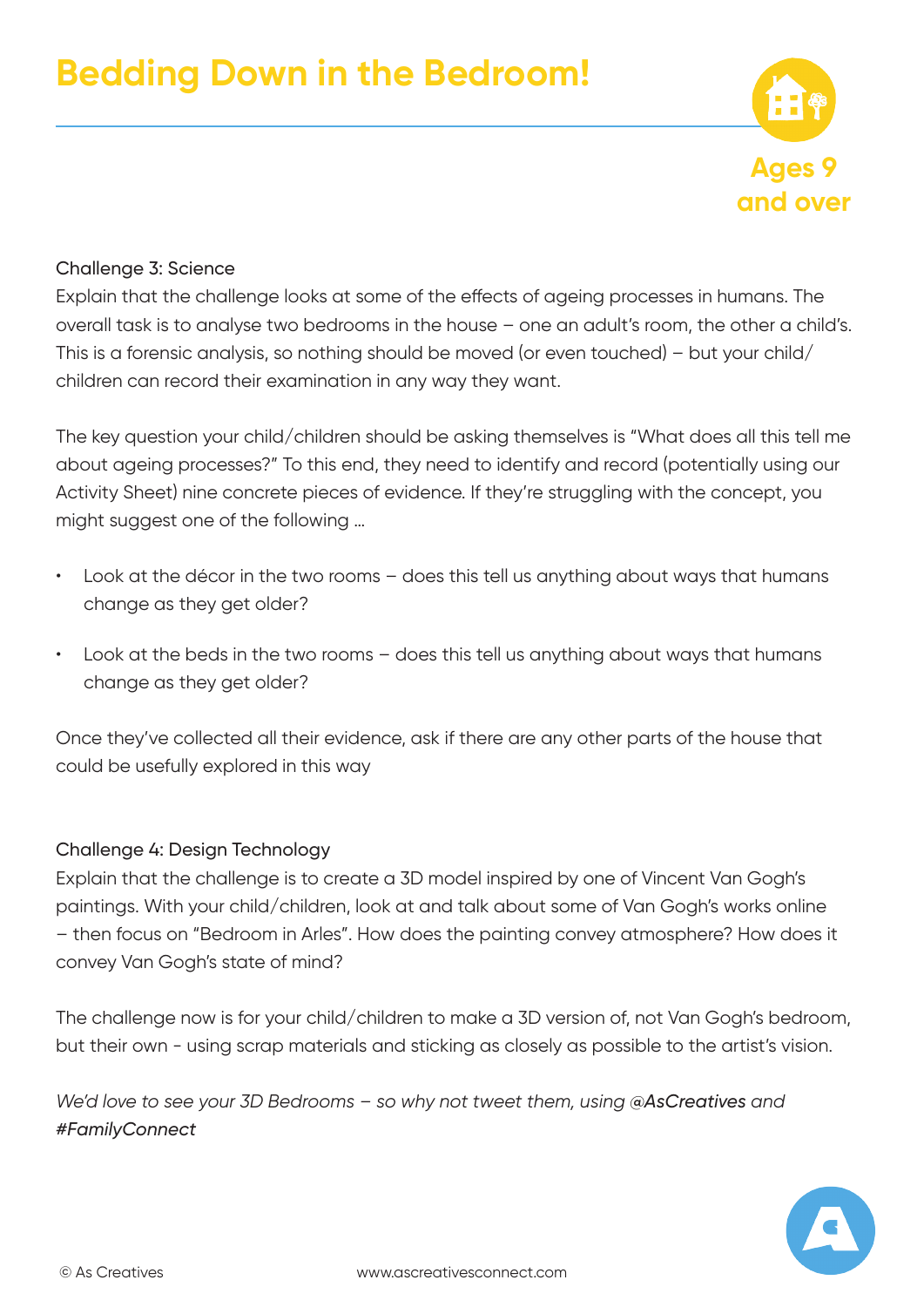

# Getting Started

The bedroom is a place for rest and relaxation, of course, so this is a chance for the whole family to relax together and play a game calling upon their powers of observation and recall. It's also a great way to involve members of the wider family, too – so why not book a Skype call with grandparents, siblings who are away from home, aunts, uncles or cousins, so that they can play, too?

Beforehand, though, you'll need to collect some resources …

- Two blindfolds (scarves make great blindfolds but shirts will do just as well) …
- Two dice (if you don't have any, write the numbers 1, 1, 2, 2, 3, 3, 4, 4, 5, 5, 6 and 6 on separate pieces of paper, and place them in a container) …
- A timer (most phones will do for this).

# Teams

The next task is to sort out teams. There are lots of ways that you could do this – but here are a few ways of using the family's mathematical skills to sort it all out …

- If there are only two of you, you'll play as individuals ...
- If there are three of you, the oldest family member will play as an individual, with the younger two making up a team …
- If there are four of you, the oldest and youngest will make up one team with the other two forming a second …
- If there are are five of you, the oldest family member will play as an individual, the oldest and youngest of the rest of you will make up one team – and the other two make up another …
- If there are six of you, the oldest and youngest will make up one team, the next oldest and next youngest will make up another – with the remaining two forming a third …

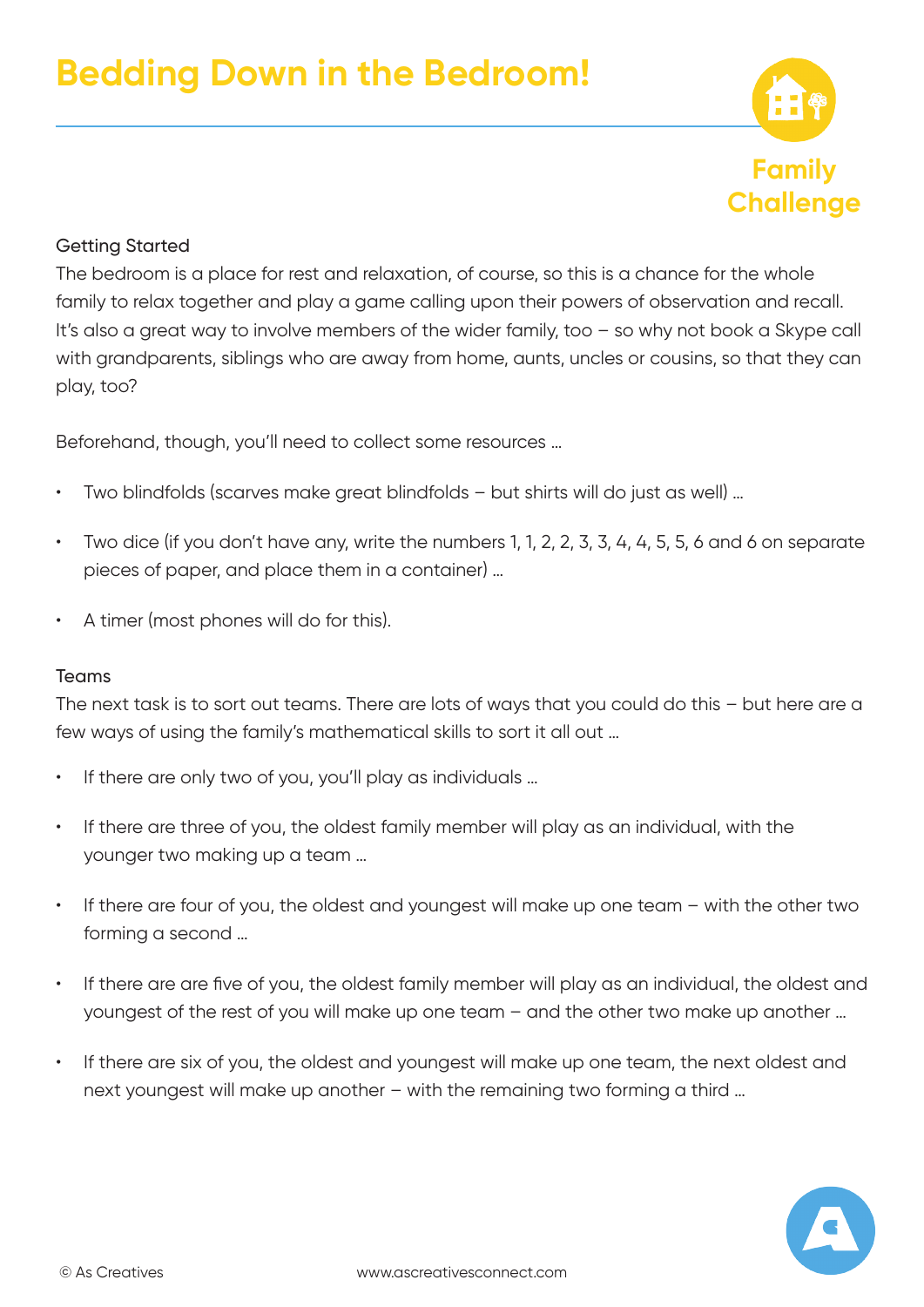

• If there are are seven of you, the oldest family member will play as an individual, the next oldest and next youngest will make up one team, the next oldest and next youngest of those who remain will make up another - with the remaining two forming a third.

If other family members are joining you remotely, they can either form their own teams – or work as part of your teams, using the approach above.

Now gather in one of the bedrooms (some of you via the internet, of course) – and you're set for the game. And the game is … the deceptively difficult Categories Game!

#### The Categories Game

This is a really simple game to play – just follow this step-by-step process …

- 1. The team containing the youngest member of the family rolls the two dice (or takes out two of the numbered pieces of paper) to generate a number between 2 and 12 …
- 2. Members of that team agree who will be Player 1 then both don their blindfolds …
- 3. Agree a "Timer" and a "Scorer" (these can be the same person) …
- 4. The Timer reads out the Category belonging to the number that has been generated and starts the timer. We've suggested some Categories (see below) – but you might want to add your own, too …
- 5. Player 1 calls out something that fits into the Category … then play passes to Player 2, back to Player 1 – and so on, until the Timer announces that a minute has elapsed\*. When we play this game, Players are allowed to call "Pass!" if their minds go blank …
- 6. While Step 5 has been going on, the Scorer is keeping tally, awarding a point for each acceptable answer (no points for a repeated answer) …
- 7. The Scorer announces the score, Players 1 and 2 remove their blindfolds and play passes to the next team …
- 8. If a category has already been used, the Timer should choose one that's as numerically close to it as possible …